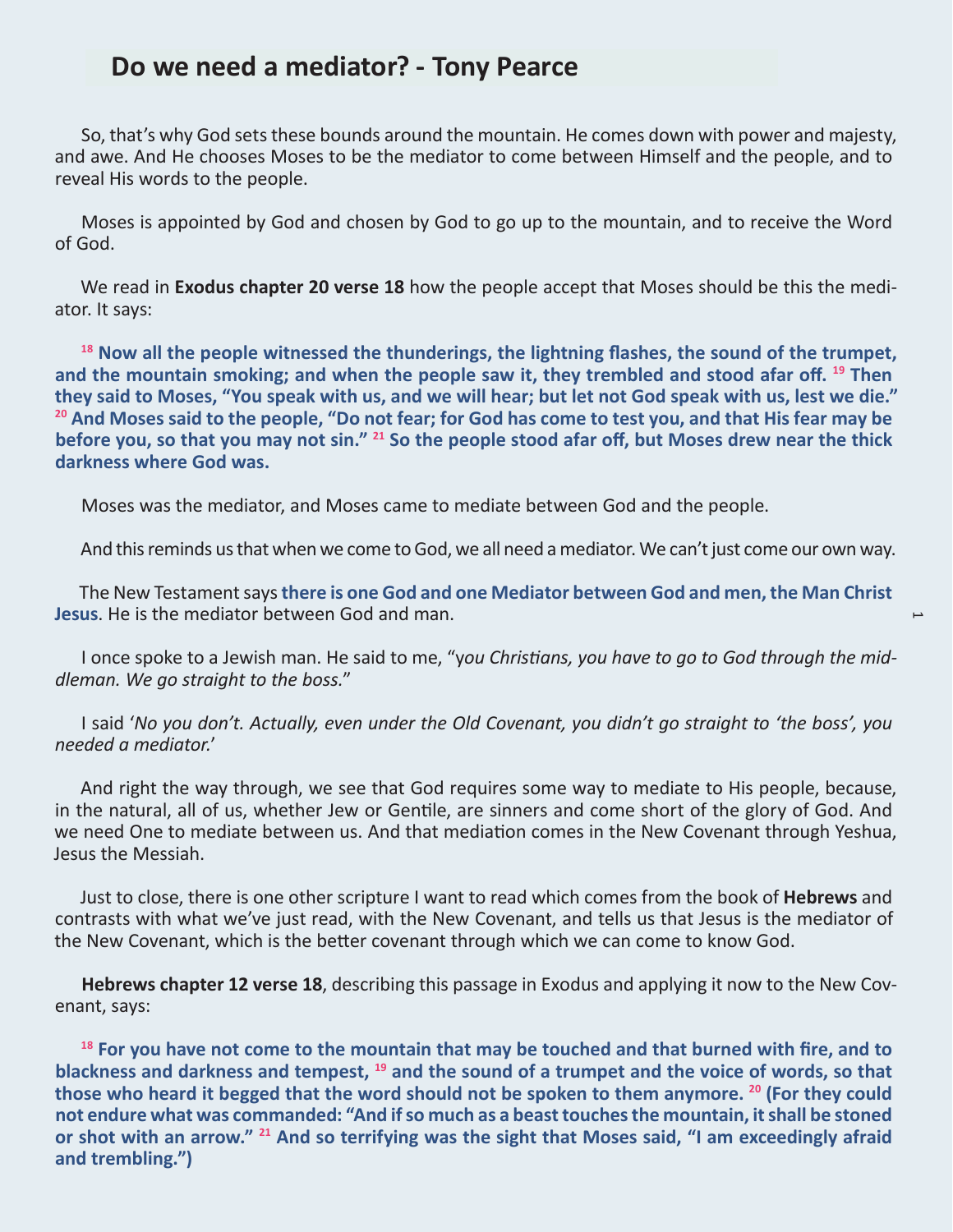**22 But you have come to** We thank God we live in the time of the New **Mount Zion and to the city of the living God, the heavenly Jerusalem, pany of angels, <sup>23</sup> to the general assembly and church of the firstborn who are registered in heaven, to God the Judge of all, to the spirits of just men made perfect, <sup>24</sup> to Jesus the Mediator of the new covenant, and to the blood of sprinkling that speaks better things than that of Abel.**

Covenant, that we can come to God through Yeshua, through Jesus the Messiah.

And we come to a different mountain, Mount Zion, which speaks of salvation and the New Covenant.

Sinai speaks of fear and terror of God, and actually, of a barrier between Him and His people. Zion speaks of love and forgiveness, and acceptance of His people through the Messiah.

At Sinai, only Moses could come up and meet with God. At Zion, there is a numeral company, a general assembly of the people who are called into the presence of God through Jesus.

The result of the giving of the Law at Sinai actually places all under condemnation, because all have sinned and come short of the glory of God, and we all end up 'guilty' because of our sin.

But through Mount Zion, through what God has done in Jesus, just men are made perfect through the blood of Jesus. So, we are redeemed through the blood of Jesus, and come into His presence.

**HEBREWS Chapter 12 verses 18-24**

 $\sim$ 

At Sinai, Moses is the mediator. At Zion, Jesus is the mediator.

At Sinai, we have the Old Covenant ratified by the blood of animals. At Zion, we have the New Covenant ratified by the blood of Yeshua, Jesus, God's precious Son.

At Sinai, we see the barriers and exclusion, but in the New Testament, at Mount Zion, there's inclusion, so that whoever calls on the Name of the Lord, wherever you come from, whatever your nationality, even whatever you've done in the past, it can be forgiven, and you can come into the presence of God through Jesus the Messiah.

And so, at Sinai, we learn also about God's commandments, His commandments which are good, which are to be kept. But they also put us under condemnation because of our failure to keep them.

At Mount Zion, we learn of God's grace and forgiveness, and mercy, and of our undeserved favour in Jesus the Messiah who died for our sins to redeem us from them and to give us eternal life in Jesus, the Messiah.

We have so much to thank the Lord for Jesus, that He has bought us with the price of His precious blood. **Hebrews 9 verse 15** says,

**15 And for this reason He is the Mediator of the new covenant, by means of death, for the redemption of the transgressions under the first covenant, that those who are called may receive the promise of the eternal inheritance.**